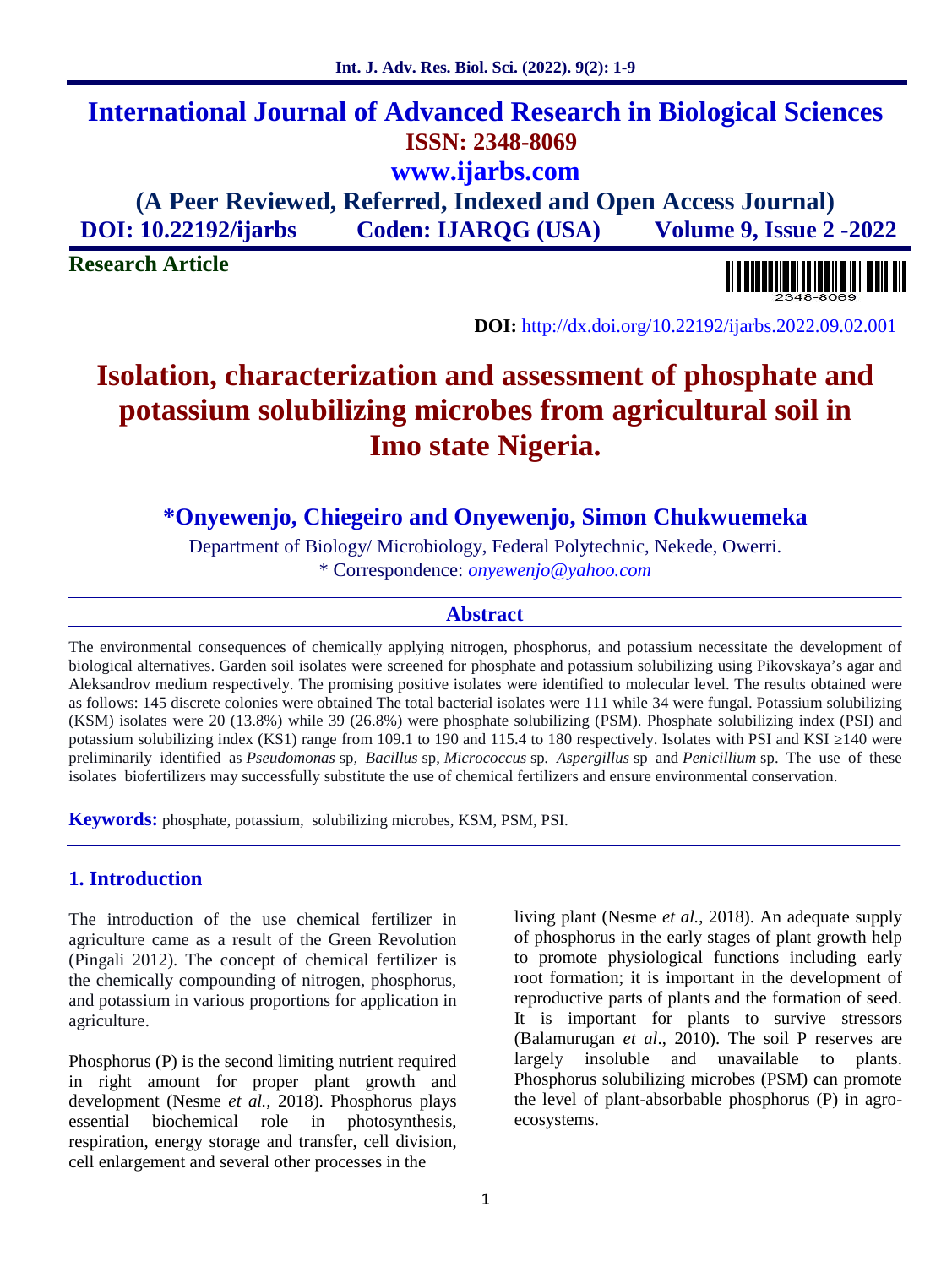Potassium (K) is the most abundant cation in plant cells. it is the second most abundant nutrient after nitrogen in the leaves ( Basak and Biswas, 2010). Most of the potassium in soils exists as insoluble rocks and minerals such as micas, illite, feldspar, and orthoclases. K participates in nutrient transportation and uptake and also confers resistance to both abiotic and biotic stresses. It leads to enhanced production of crops of quality and aids in disease resistance in plants.

Potassium is the third essential nutrient required by plants. It is involved in numerous biochemical and physiological processes in plants like stomatal regulation for plants depend upon K to regulate the 2.3. opening and closing of stomata (Nwankwo and Onyewenjo, 2005). Proper functioning of stomata is essential for photosynthesis. The activation of enzymes by K and its involvement in adenosine triphosphate (ATP) production is important in regulating the rate of photosynthesis, sugars produced in photosynthesis must be transported through the phloem to other parts of the plant for utilization and storage.

The aim of this work is to isolate, characterize and assess the phosphate and potassium solubilizing and nitrogen fixing microbes from agricultural soil in Imo state Nigeria.

## **2. Materials and Methods**

## **2.1 Sample Collection**

Forty rhizospheric soil and 40 roots sampled, 10 each from *Hibiscus esculentus*(okro)*, Manihot esculenta*(cassava)*, Musa paradisiaca* (plantain), and *Zea mays*(maize) plants. from farm lands located at Ihiagwa-Owerri, latitude  $5^{\circ}25'26''N$ , longitude  $7^{\circ}$ 1'31"E. The samples were aseptically dug out from 2.4 De the depths 10-30 cm into sterile polythene bags (Philippot et al., 2012). The samples were transported to the laboratory at  $4^{\circ}$ C temperature.

## **2.2 Sample Preparation and Microbial Isolation**

Ten soil samples of each crop were thoroughly mixed to form a composite sample. Ten grams of each composite sample were transferred to 250 ml Erlenmeyer flask containing 90ml sterile distilled water and shaken at 150 rpm in an orbital shaker incubator for 30 min. The dilution was used for tenfold serial dilution and an aliquot (0.1ml) of dilution  $10^{-2}$  was utilized for spread plate inoculation of nutrient agar (NA) and sabrourd dextrose agar (SDA)

plates, which were incubated at ambient warmth for 2- 7days. Discrete colonies were stored in slants afterwards (Philippot et al., 2012).

Root samples were washed against running tap water for three minutes and then washed with 0.85% saline water for one minute. The washed root was macerated and subjected to ten-fold serial dilution (Philippot et al., 2012). Nutrient agar (NA) and sabrourd dextrose agar (SDA) plates were inoculated with 0.1ml of  $\frac{d$ ilution10<sup>-2</sup> using for spread plate method and incubated at ambient warmth for 2-7days. Discrete colonies were stored in slants afterwards.

#### **2.3. Screening of potassium solubilizing microorganisms (KSM) and phosphate solubilizing microorganisms (PSM)**

Aleksandrov medium was utilized for the screening KSM, and pikovskaya's agar (PVK) for PSM. After sterilization of the media, 0.2mg of streptomycin was then added to 100ml of the cooled media in conical flasks to inhibit bacteria and isolate fungi, while 500IU of nystatin was added to 100ml of the media to inhibit fungi and isolate bacteria. Loopful of 48 hours old bacterial isolates and 3 days needle scrap of fungal isolates were utilized to inoculate sterile solidified Aleksandrov agar and PVK media using spot test method, which involves placing a loopful of pure culture on the center of the same agar plates. Incubation was for seven days at ambient warmth (Prajapati & Modi, 2012). Colonies showing halo zones were taken as evidence of potassium and phosphate solubilization. The bacterial and fungal colonies with clear halo zone were purified three times on same medium and maintained on NA and SDA slants.

### **2.4 Determination of potassium solubilization index (KSI) and phosphate solubilization index (PSI)**

Qualitative estimation of K-solubilization and P solubilization were done by measuring the K solubilizing index (KSI) and P-solubilizing index (PSI) respectively. Loopful of isolate (48hours for bacterial and 3 days fungal) was smudged on the Aleksandrov and PVK media, and incubated at 30 °C for 14 days. This was done in three replicates with the sterile medium served as a control. KSI formula, KSI  $= C+H/C$ ,  $(C = Colony$  diameter; H =Halo zone diameter) (Pathak et al., 2017). Isolates with KSI and PSI 140 were preserved for preliminary identification and further studies.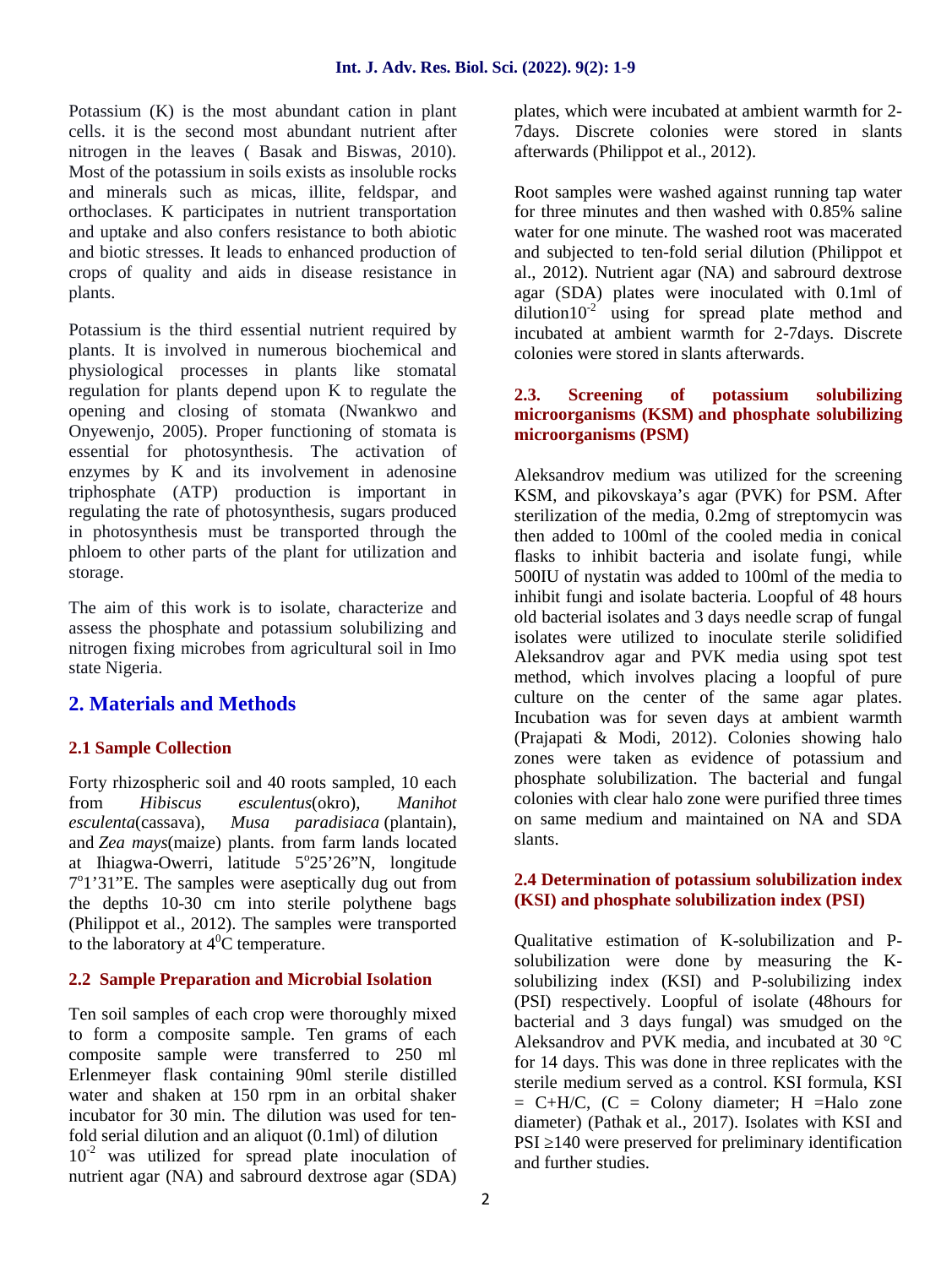#### **2.5. Preliminary Identification of PSM and KSM**

Preliminary identification was carried using colonial morphology (the colony colour, colony shape, and elevation aided by hand magnifying glass), gram staining, and biochemical test (citrate utilization, catalase, urease, indole, methyl red, vogues Proskauer, H2S, sugar fermentation, and nitrate reduction test) for bacteria; and cultural and microscopic characteristics for fungi. The outcome was matched against Bergey's Manual, 9th edition, and atlas of fungi.

#### **3. Results and Discussion**

## **3.1 Results**

#### **3.1.1. Isolates' potassium and phosphate solubilization potential**

The result of the potassium and phosphate solubilization test is presented in Table 1. The diameter of the isolates zone of clearance on Aleksandrov and Pikovskaya's agar medium were in millimeter. A total of 145 discrete isolates were obtained from the eighty samples (forty soil samples, forty root samples). Twenty (13.8%) were potassium solubilizers. Out of the 20 isolates able to solubilize potassium, 8(40%) solubilization ability was represented by one  $(+)$ ,  $6(30\%)$  solubilization ability was represented by two  $(+)$ , 4(20%) was represented by three  $(++)$  and  $2(10%)$  was represented by four  $(++++)$ .

Thirty nine (26.9%) were phosphate solubilizers. Out of the 39 isolates able to solubilize phosphate, 18(46.1%) solubilization ability was represented by one (+), 12(30.8%) solubilization ability was represented by two  $(+)$ ,  $6(15.4%)$  was represented by three  $(++)$  and  $3(7.7%)$  was represented by four  $(++++)$ .

#### **Table 1: Isolates Zone of Potassium and Phosphate Solubilization**

| <b>No of Isolates</b> | <b>Solubilization Sign/Range</b><br>(mm) | <b>No of P solubilizers</b> | <b>No of K solubilizers</b> |
|-----------------------|------------------------------------------|-----------------------------|-----------------------------|
| 145                   | $+ (0-1.5)$                              | 18                          | 8                           |
|                       | $++(1.5-3.0)$                            | 12                          | 6                           |
|                       | $++(3.0-4.5)$                            | 6                           | 4                           |
|                       | $+++(>4.5)$                              | 3<br>39 (26.9%)             | 2<br>20 (13.8%)             |
|                       | $-$ (0)                                  |                             |                             |

#### **3.1.2 Solubilization Indexes of Isolates**

The result of the potassium and phosphate solubilization indexes of positive isolates ranged from 115.4 to 180 and 109.1 to 190 respectively. The index is the ratio of the diameter of the zone of clearance to the diameter of colonial growth by a hundred. Table 2. Contain the isolates with KSI and PSI 140.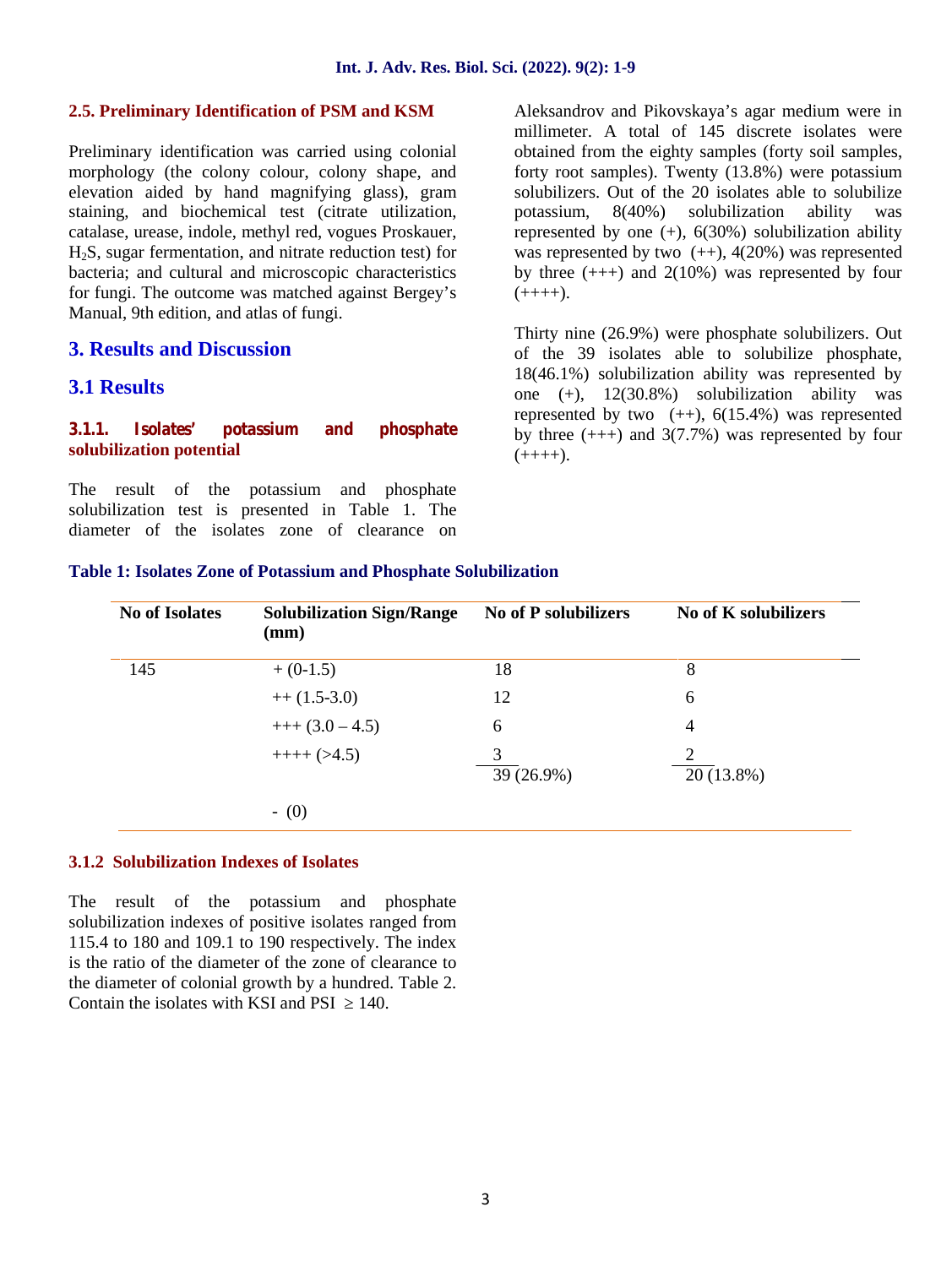| <b>Isolates</b> | KSI                      | <b>PSI</b> |  |
|-----------------|--------------------------|------------|--|
| PRZS-14         | 145.5                    | 180.0      |  |
| MRZS-14         | -                        | 154.5      |  |
| CRZS-23         | 180.0                    | 190.0      |  |
| CRZS-20         | 166.7                    | 161.5      |  |
| PRTS-5          | 146.0                    | 150.0      |  |
| ORZS-18         | 1714                     | 164.3      |  |
| PRZS-21         | $\overline{\phantom{0}}$ | 180.0      |  |
| MRTS-3          | 144.0                    | 145.5      |  |
| MRZS-18         | 150.0                    | 146.2      |  |
| ORZS-3          | -                        | 150.0      |  |
| ORZS-13         | 166.7                    | 166.7      |  |
| PRZS-38         | 144.4                    | 142.9      |  |

| <b>Table 2: Isolates with Solubilization Indexes</b><br>140. |  |
|--------------------------------------------------------------|--|
|--------------------------------------------------------------|--|

#### **3.1.3 Identification of Bacterial Isolates with KSI and PSI 140 Using Colonial, Morphological and Biosynthetate Characteristics**

The morphological and biochemical characteristics of the bacterial isolates with KSI and PSI 140 are presented in Table 3. The isolates with were *Pseudomonas* sp. and *Bacillus* sp. Their morphological characteristics were recorded based on **PSI** their size, shape, margin, elevation, pigmentation, and color. Gram stain test revealed that *Pseudomonas* sp is gram-negative as it retained the color of the counterstain used. Oxidase test was used to differentiate *Pseudomonas* from other gram-negative bacilli. Catalase test was used to test the ability of *Pseudomonas* to grow in the presence of oxygen. Other biochemical tests carried out showed that *Pseudomonas* was positive for the following test: "citrate, gelatin hydrolysis, nitrate oxidase, and test". On the other hand, *Pseudomonas* was negative for indole, methyred urease, voges proskauer, maltose, glucose and sucrose. *Pseudomonas* does not produce gas and does not hydrolyze starch. The spore test revealed that *Pseudomonas* is a non-spore former.

The result of the gram stain revealed that *Bacillus* sp was a gram-positive organism because it retained the color of the primary stain (crystal violet) and was not

decolorized by alcohol. It was found to be catalase, citrate, nitrate, voges proskauer, mannitol, maltose, glucose, sucrose and gelatin hydrolysis positive. *Bacillus* sp. showed a negative result for indole, methyl red, oxidase, and urease. The result of the spore stain revealed that it is a spore former.

#### **3.1.4 Identification of Fungal Isolates with KSI and PSI 140 Using Cultural and Microscopic Characteristics**

The result of the identification of fungal isolates with PSI 140 is as presented in Table 4. The isolates were *Aspergillus* sp.

and *Penicillium* sp. *Aspergillus* sp. was found to be a powdery colony, with dark brown front colour. The reverse colour was also brown. It had a flatty spread on the surface of the solid medium. Microscopically, *Aspergillus* sp. had septate and branched hyphae with conidia that appeared in chains. *Penicillium*s sp. front colour was found to be grey with a large white border and white reverse. Microscopically, *Penicillium* sp. has long branched septate conidiophores consisting of brown-like conidia in chains at the tips of the phialides.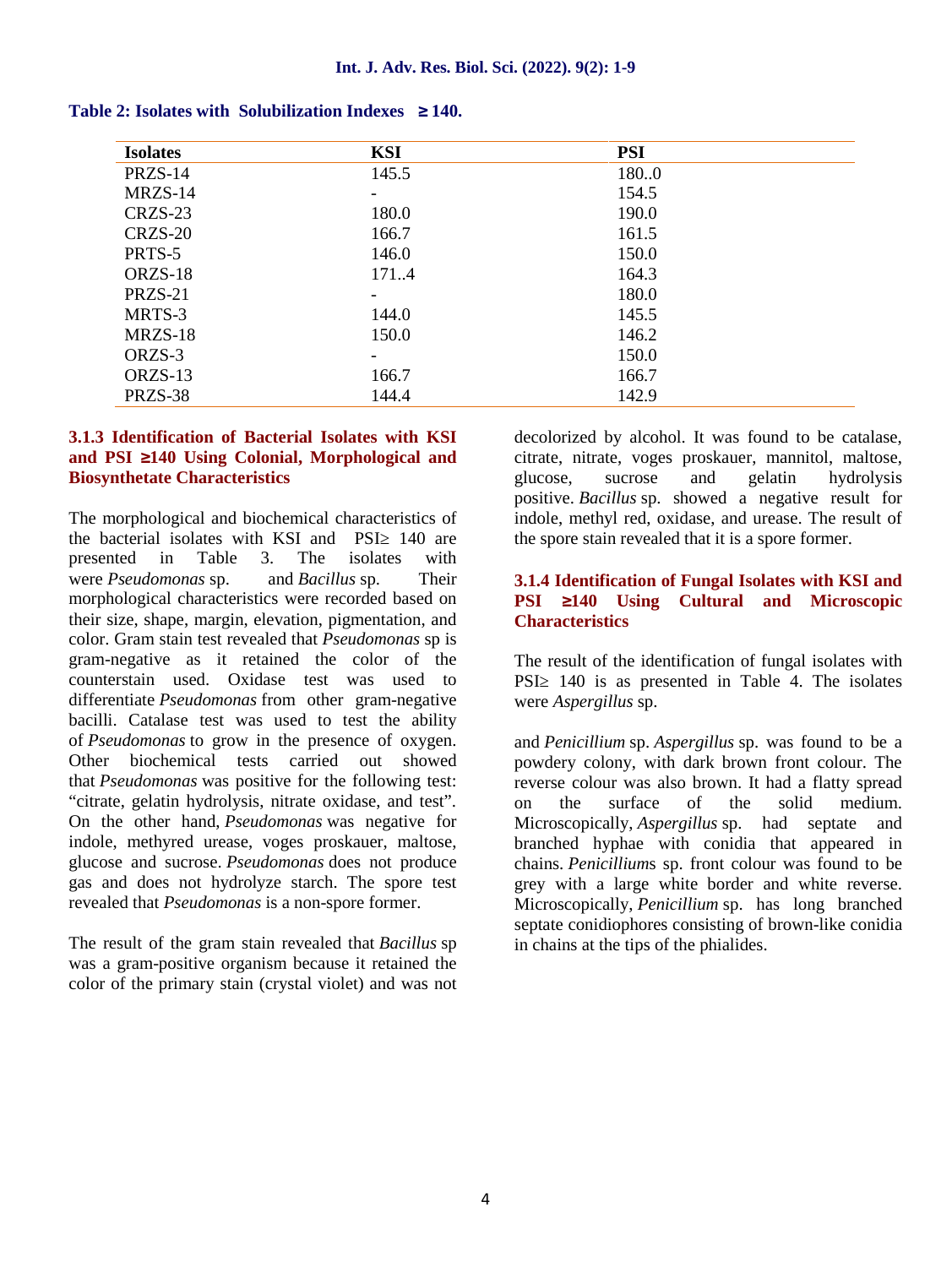## **Int. J. Adv. Res. Biol. Sci. (2022). 9(2): 1-9**

| <b>Isolates</b>                                  | <b>PRZS-14</b>                               | MRZS-14                  | <b>CRZS-23</b>           | <b>CRZS-20</b>           | <b>PRZS-21</b>           | PRZS-5                   | <b>ORZS-18</b>           | <b>ORZS-13</b>   |
|--------------------------------------------------|----------------------------------------------|--------------------------|--------------------------|--------------------------|--------------------------|--------------------------|--------------------------|------------------|
| Colonial and<br>Morphological<br>Characteristics |                                              |                          |                          |                          |                          |                          |                          |                  |
| Size                                             | 2mm                                          | 3mm                      | 3mm                      | 3mm                      | 3mm                      | 2mm                      | 3mm                      | 3mm              |
| Shape                                            | Rods                                         | Rods                     | Rods                     | Rods                     | Rods                     | Rods                     | Rods                     | Rods             |
| Margin                                           | Smooth edge                                  | Entire                   | Irregular egde           | Irregular egde           | Entire                   | Smooth edge              | Irregular                | Irregular        |
| Elevation                                        | Convex                                       | Convex                   | Flat                     | Flat                     | Convex                   | Convex                   | egde<br>Flat             | egde<br>Flat     |
| Colour                                           | Bluish green                                 | Yellow                   | Glassy                   | Glassy                   | Pale orange              | Bluish green             | Glassy                   | Glassy           |
| Pigmentation                                     |                                              |                          | Appearance               | Appearance               | $\overline{\phantom{0}}$ |                          | Appearance               | Appearance       |
| Gram reaction                                    | $\boldsymbol{+}$<br>$\overline{\phantom{a}}$ | $+$                      | $\! +$                   | $+$                      | $^{+}$                   | $\boldsymbol{+}$         | $+$                      | $\boldsymbol{+}$ |
| <b>Biochemical</b>                               |                                              |                          |                          |                          |                          |                          |                          |                  |
| <b>Test</b>                                      |                                              |                          |                          |                          |                          |                          |                          |                  |
| Catalase                                         | $+$                                          | $^{+}$                   |                          | $^{+}$                   | $^{+}$                   | $+$                      | $^{+}$                   | $+$              |
| Citrate                                          | $+$                                          | $+$                      | $+$                      | $+$                      | $+$                      | $^{+}$                   | $+$                      | $+$              |
| Gas                                              | $+$                                          |                          | $\overline{\phantom{a}}$ |                          |                          | $+$                      |                          |                  |
| Gelatin                                          | $+$                                          | $+$                      | $+$                      | $+$                      | $+$                      | $+$                      | $^{+}$                   | $+$              |
| hydrolysis                                       |                                              |                          |                          |                          |                          |                          |                          |                  |
| Indole                                           | $\overline{\phantom{a}}$                     | $\overline{\phantom{a}}$ | $\overline{\phantom{a}}$ | $\overline{\phantom{a}}$ | $\overline{\phantom{a}}$ | $\overline{\phantom{a}}$ | $\overline{\phantom{a}}$ |                  |
| Methyle red                                      | $\overline{\phantom{a}}$                     |                          | $\blacksquare$           | $\overline{\phantom{a}}$ | $\overline{\phantom{a}}$ | $\blacksquare$           | $\overline{\phantom{a}}$ |                  |
| Nitrate                                          | $+$                                          | $+$                      | $+$                      | $+$                      | $+$                      | $+$                      | $+$                      | $+$              |
| reduction                                        |                                              |                          |                          |                          |                          |                          |                          |                  |
| Oxidase                                          | $+$                                          | $\blacksquare$           | $+$                      |                          | $+$                      | $\boldsymbol{+}$         |                          |                  |
| Spore                                            |                                              | $\! +$                   | $\boldsymbol{+}$         | $\boldsymbol{+}$         | $^{+}$                   |                          | $^{+}$                   | $\boldsymbol{+}$ |
| Urease                                           |                                              |                          | $\overline{a}$           |                          |                          |                          |                          |                  |
| Voges                                            |                                              | $+$                      | $\! +$                   | $+$                      | $+$                      |                          | $+$                      | $^{+}$           |
| Proskauer<br>Mannitol                            | $+$                                          | $+$                      | $+$                      | $^{+}$                   | $+$                      | $+$                      | $^{+}$                   |                  |
| Maltose                                          |                                              | $+$                      | $+$                      | $+$                      | $^{+}$                   |                          | $^{+}$                   | $+$              |
| Glucose                                          |                                              | $+$                      | $+$                      | $+$                      | $+$                      |                          | $+$                      | $+$              |
| Sucrose                                          |                                              | $+$                      | $+$                      | $+$                      | $+$                      |                          | $+$                      | $+$              |
| <b>Starch</b>                                    |                                              | $+$                      | $+$                      | $+$                      | $+$                      |                          | $^{+}$                   | $+$              |
| <b>Preliminary</b>                               | Pseudomonas                                  | <b>Bacillus</b>          | <b>Bacillus</b> sp.      | Bacillus sp.             | Bacillus sp.             | Pseudomonas              | Bacillus sp.             | Bacillus sp.     |
| <b>Identification</b>                            | sp.                                          | sp.                      |                          |                          |                          | sp.                      |                          |                  |

## **TABLE 3: Identification of Bacterial Isolates with PSI 140 using Colonial, Morphological and Biochemical Characteristics**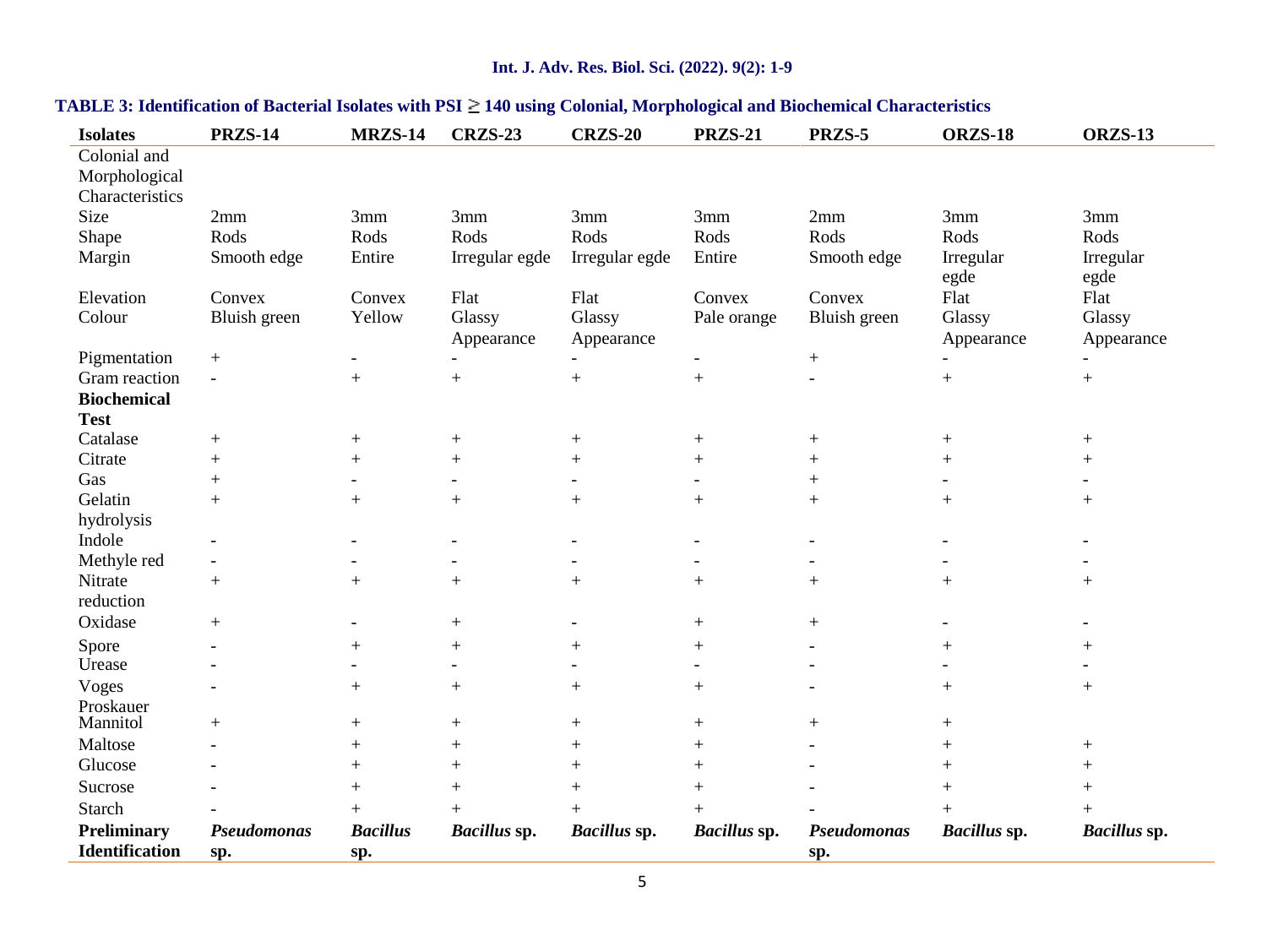| <b>Isolates</b> | <b>Cultural</b><br><b>Characteristics</b>                    | Microscopic<br><b>Characteristics</b>                               | <b>Preliminary</b><br><b>Identification</b> |
|-----------------|--------------------------------------------------------------|---------------------------------------------------------------------|---------------------------------------------|
| MRTS-3          | Powdery, dark brown,<br>flatty spread and brown              | Septate and branched<br>hyphae with conidia in                      | Aspergillus sp.                             |
| MRZS-18         | reverse.                                                     | chains.                                                             |                                             |
|                 |                                                              |                                                                     | Penicillium sp.                             |
| ORZS-3          | Grey colony with large                                       | long conidiophores                                                  |                                             |
|                 | white border and white<br>reverse.                           | consisting of brown like<br>conidia in chains.                      | <i>Penicillium</i> sp.                      |
| PRZS-38         | Grey colony with large<br>white border and white<br>reverse. | long conidiophores<br>consisting of brown like<br>conidia in chains | <i>Aspergillus</i> sp.                      |
|                 | Powdery, dark brown,                                         |                                                                     |                                             |
|                 | flatty spread on the                                         | Septate and branched                                                |                                             |
|                 | surface of the solid<br>medium and brown                     | hyphae with conidia in<br>chains.                                   |                                             |
|                 | reverse.                                                     |                                                                     |                                             |

#### **Table 4: Identification of Fungal Isolates with PSI 140 Using cultural and Microscopic characteristics**

## **3.2 Discussion**

The intensification of agriculture through the espousal of agro-technologies owing to this revolutionary agenda of which the utilization of synthetate fertilizer was one, heralded the substantial degradation of the fragile agroecosystems with erosion, ecological imbalances, and pollution as upshots (Pingali 2012). Continual utilization of NPK fertilizer will amplify the pace of diminution of the stock of non-renewable resources used for their production (Cordell et al., 2009). Most used N-fertilizer is lost to the environment, causing increased levels of freshwater nitrate and nitrous oxide production which contributes to global climate change (Duce et al., 2008).

The study: "Isolation, Characterization and Assessment of Phosphate and Potassium Solubilizing and Nitrogen Fixing Microbes from Agricultural Soil in Imo State Nigeria." inclining with the trend of developing the technology of the exploit of microbialinoculants as a real replacement to synthetic agrosynthetates. Rhizospheric and root isolates of okro, cassava, plantain, and maize displayed solubilization ability for K and  $PO<sub>4</sub>$ . According to Sarkar et al., (2017) "rhizospheric microbes help in the solubilization of nutrient-bearing minerals which are indigenous sources of phosphates, potassium, and other nutrients". Sheng et al. (2003) reported that organic compounds produced by micro-organisms such as acetate, citrate, and oxalate can increase mineral dissolution in soil, including solubilization of

potassium. This solubilization Styriakova et al. (2003) reports is an intricate construct betwixt organic acids and Fe<sup>2+</sup>, Al<sup>3+</sup>, and Ca<sup>2+</sup>.

The actualizing of the utility of soil microbes to boost up crop productivity inclines towards the isolation and deploying the microorganisms that can solubilize potassium and phosphate and fix nitrogen which is ingenious to the location of interest.

Potassium (K) is the most abundant cation in plant cells. it is the second most abundant nutrient after nitrogen in the leaves ( Basak & Biswas, 2010). Most of the potassium in soils exists as insoluble rocks and minerals such as micas, illite, feldspar, and orthoclases. K participates in nutrient transportation and uptake and also confers resistance to both abiotic and biotic stresses. It leads to enhanced production of crops of quality and aids in disease resistance in plants.

Potassium is the third essential nutrient required by plants. It is involved in numerous biochemical and physiological processes in plants like stomatal regulation which is essential for photosynthesis; activation of enzymes involved in adenosine triphosphate (ATP) production; transportation of sugars produced in photosynthesis, through the phloem, to other parts of the plant for utilization and storage. The plant's transport system uses energy in the form of ATP. If K is inadequate, less ATP is available, and the transport system breaks down.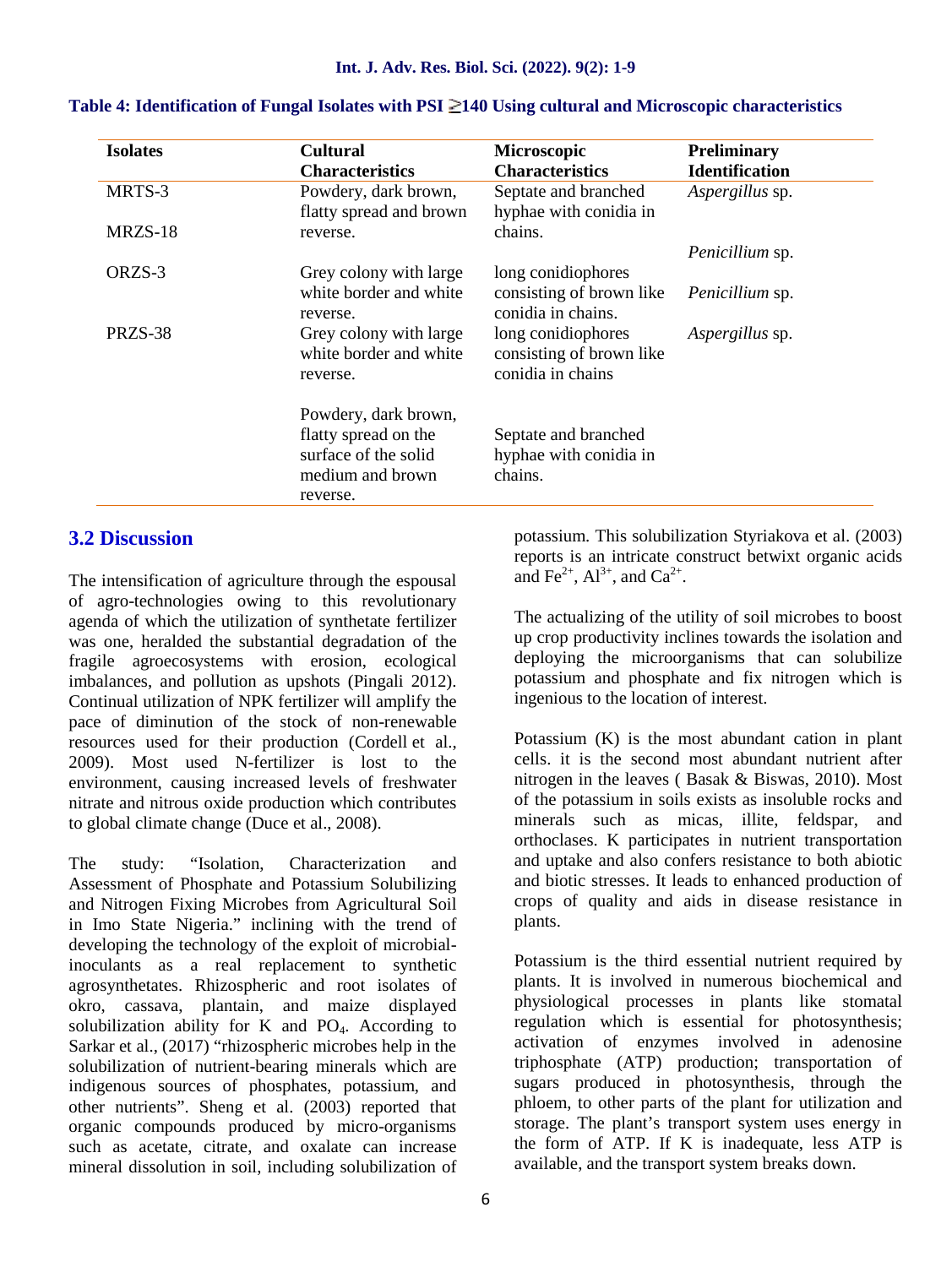Potassium also plays a major role in the transport of water and nutrients in the plant through the xylem. The enzyme responsible for the synthesis of starch (starch synthetase) is activated by K, hence it plays a crucial role in water and nutrient transport.

Crop production is usually severely affected by the deficiency of potassium K. Soil potassium content is huge but largely unavailable to plants. They exist mainly in insoluble forms like mica, feldspar, and others. Potassium solubilizing microorganisms play a vital role in making available insoluble forms of potassium by mineralization. The exploitation of this microbial ability to ensure sustainable agro development void of chemicalization was the reason for the research.

Microbial identification protocol carried out on these significant isolates revealed that 66.7% were bacterial while 33.3% were fungal. The genera of microbes were *Bacillus* sp. were 66.7% of the bacterial isolates while *Pseudomonas* sp. was 33.3%. Fungal isolates were *Aspergillus* sp and *Penicillium* sp, occurring in the frequency of 66.7% and 33.3% respectively.

Prajapati & Modi, (2012) Reported *Cladosporoides, Cladosporium,* and *Penicillium* sp. as able to solubilize potassium They have also characterized potassium solubilizing fungi as *Aspergillus terreus* and *Aspergillus niger* based on their colonies and morphology characters.. This was in agreement with our result of isolating 66.7% *Aspergillus* sp and 33.3% *Penicillium* sp. In the study of Archana et al., (2013) on rhizosphere soil of different crops from Dharwad and Belgaum districts, a total of 30 bacteria isolates were tested for K solubilization and characterized up to genus level based on morphological and biochemical characters. Out of them, 26 were gram-positive rods belongs to genera *Bacillus* and four were gram-negative rods belongs to genera *Pseudomonas*. This corroborates with our result of having 66.7% frequency of occurrence *Bacillus* sp. to 33.3% of *Pseudomonas* sp. isolates as potassium solubilizers.

Some isolates from the root and rhizosphere of indigenous corps were found to display a varying cecembensis, degree of phosphate solubilization. This study, which *aeruginosa*, isolated and characterized Phosphate solubilizing microorganisms from the rhizosphere and the roots of crops indigenous to Ihiagw-Owerri , Imo State Nigeria, was inclining to the new trend of sourcing P biologically. The mechanisms used by these microbes include the excretion of organic acids or the production of phosphatase enzymes (Kucey, 1983).

The medium used for the screening of the isolates for phosphate solubilizing ability, Pikovskaya's agar, contains tricalcium phosphate  $(Ca_3(PO_4)_2)$  an insoluble phosphate. The ability of the isolates to solubilize it produces a positive result which manifests as the zone of clearance by 26.9% (39) of the 145 isolates screened. The production of organic acids by these solubilizers was the reason for the zone of clearance. Microbial identification protocol carried out on these isolates revealed that 66.7% were bacterial while 33.3% were fungal. The genera of microbes were *Bacillus* sp. were 75% of the bacterial isolates while *Pseudomonas* sp. was 25%. Fungal isolates were *Aspergillus* sp and *Penicillium* sp with an equal frequency of occurrence.

Bhattacharyya and Jha (2012) report of most bacterial solubilizers as Azotobacter, *Bacillus (B. megaterium, B. circulans, B. subtilis, B. polymyxa*, *Beijerinckia, Burkholderia, Enterobacter, Erwinia, Flavobacterium, Microbacterium, Pseudomonas (P. striata),* and *Serratia. Bacillus* sp. are among their report. The genera were 75% of the bacterial isolated as phosphate solubilizer. In the report of Oteino et al., (2015) *Pseudomonas*, *Acinetobacter*, *Pantoea,* and *Ent erobacter*, and *Bacillus* were among the major solubilizers of phosphate. The two bacterial genera isolated in this work, *Pseudomonas* and *Bacillus*, were commonly reported as been among effective phosphate solubilizing bacteria. The report of Krishnananda and Dipika (2017) is in line with the that the fungal isolates of the genera *Aspergillus* sp. and *Penicillium* sp. solubilize phosphate. The application of phosphorus solubilizing microbes provides a new approach to improve soil quality, this will help in achieving sustainability in agriculture.

## **4. Conclusion**

Some isolates from the rhizosphere and roots of crops indigenous to Ihiagwa-Owerri exhibit phosphate and potassium solubilization and nitrogen fixation. The isolates were identified as *Penicillium citrinm, Pichia cecembensis, Aspergillus niger, Pseudomonas aeruginosa, Acinetobacter venetianus, Bacillus flexus, Bacillus subtilis,* and *Azotobacter chroococum.* The use of these organisms as biofertilizer will boost agro yield and at the same time conserve the environment.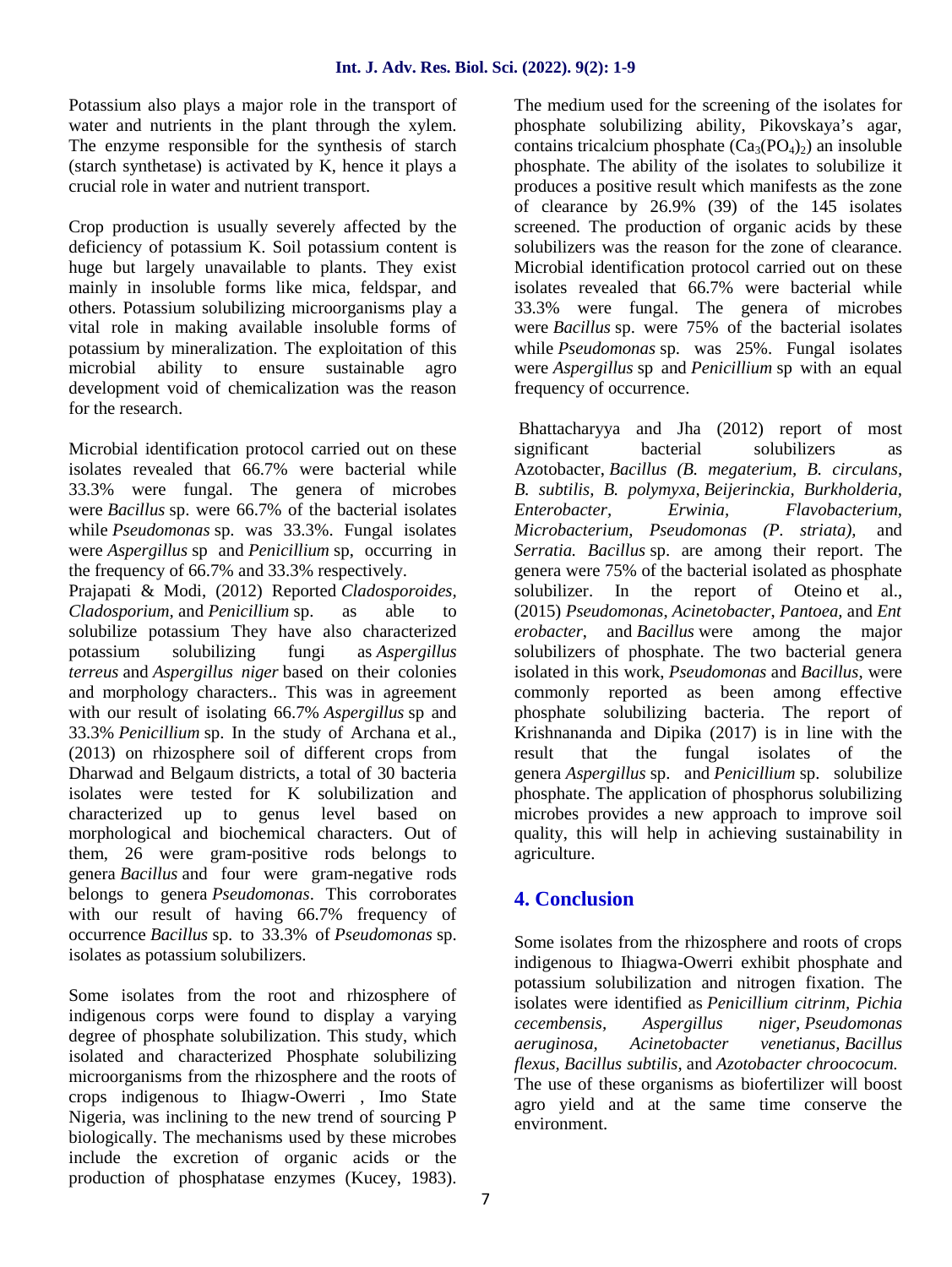## **Acknowledgments**

We are grateful to TET fund Nigeria for sponsoring this research.

## **References**

- Aldemir,D.,Jannink, J. L. & Isidro-Sanchez, J.(2017). Locally epistatic models for genomic- wide prediction and association by importance sampling. *Genetic Selection Evolution*. **49**(1): 74
- Archana, D.S., Nandish, M.S., Savalagi, V.P. & Alagawadi, A.R. (2013).Characterization of potassium solubilizing bacteria (KSB) from rhizosphere soil. *Bioinfolet.* 10: 248-257.
- Balamurugan, A., Princy, T., Vidhya Pallavi, R., Nepolean, P. Jayanthi, R. & Prekumar, R. (2010). Isolation and characterization of phosphate solubilising bacteria in tea (Camelliasinensis ) *Journal of Bioscience Resources,***1**(4), 285-293.
- Basak, B. B. & Biswas, D. R. (2010). Co-inoculation of potassium solubilizing and nitrogen fixing bacteria on solubilization of waste mica and their effect on growth promotion and nutrient acquisition by a forage crop. *Biology and Fertility of Soils* **46:** 641-648.
- Bhattacharyya, P. N. & Jha, D. (2012) plant growth promoting rhizobacteria (PGPR) emergence in agriculture. *World Journal of Microbiology and Biotechnology***28**(4):1321-1350
- Cordell, D., Drangert, J. & White, S. (2009). The story of phosphorus global food security and food for thought. *Global Environmental Change,* 19(2): 292-305.
- Duce, R. A., La-Roche, J., Atltieri, K. & Arrigo (2008). Impacts of atmospheric anthropogenic nitrogen on the open ocean. *Science,* 320(5878):893-897.
- Huey, R.B., Gerland, J. & Turelli, M. (2019). Revisiting a key innovation in Evolutionary Biology: Felsenstein's phylogenies and the comparative method" Am Nat **193** (6): 755 – 772.
- Jin, J., Lee, Y. K. & Wickes, B. L. (2004). Simple chemical extraction method for DNA isolation from Aspergillus species. *Journal of Clinical Microbiology,* **42**: 4293-4296
- Krishnananda, P. I. & Dipika, A. P. (2017). Phosphate solubilizing microbes: an overview. *International Journal of Current Microbiology and Applied Sciences* 6(1): 844- 852.
- Kucey, R. M. N. (1983). Phosphate-solubilizing bacteria and fungi in various cultivated and virgin Alberta soil. *Canadian Journal of Soil Science* 63:671-678.
- Leghari, S. J., Wahocho, N. A., Laghari, M. G., Laghari, H. A., Bhabhan, M. G., Talpur, H. K., Bhutto, A. T., Wahocho, A. S. & Lashari, A. A. ( 2016). Role of Nitrogen for plant growth and development: A review. *Advances in Environmental Biology,***10**(9) 209-218
- Massignam, A.M., Chapman, S.C., Hammer, G.L. & Fukai, S. (2009). Physiological determinants of maize and sunflower achene yield as affected by nitrogen supply. *Field Crops Research*, 113: 256-267.
- Nesme, T., Metson, G. S. & Bennett, E. M. (2018). Global phosphorus flows through agricultural trade. *Global Environmental Change*, 50:133- 141.
- Nwankwo, C. F. & Onyewenjo, S. C. (2005). *Insight into Cell Biology.* Eddison Business Concerns, Owerri Nigeria.
- Oliveira, C. A., Alves, V. M. C., Marriel, I. E., Gomes, E. A., Scotti, M. R., Carniero, N.P., Guimaraes, C. T., Schaffert, R.E. & Sa, N. M. H. (2009). Phosphate solubilizing microorganisms isolated from rhizosphere of Maize cultivated in an oxisoil of the Brazilian Cerrado Biome. *Soil Biology and Biochemistry***41**(9):1782-1787.
- Otieno, N., Lally, R. D., Kiwanuka, S., Lloyd, A. Ryan, D., Germine, K. J. & Dowling, D. N., (2015). Plant growth promotion induced by phosphate solubilizing endophytic pseudomonas isolates. Frontiers in Microbiology: 6:745- 755.
- Pathak, R., Paudel, V., Shrestha, A., Lamichhane, J. & Gauchan, D. P. L. (2017). Isolation of phosphate solubilizing bacteria and their use for plant growth promoting in tomato seedling and plant. *Journal of Science, Engineering and Technology*. **13**(2):61-70.
- Philippot, L., Ritz, K., Pandard, P., Hallin, S. & Martin- Laurent, F. (2012). Standardization of methods in soil microbiology: progress and challenges. *FEMS Microbiology Ecology* 82(1):1-10.
- Pingali, P. L. (2012). Green revolution: impacts, limits and the path ahead. *Proceedings of the National Academy of Sciences of the United States of America,* 109(13):12302-12308.